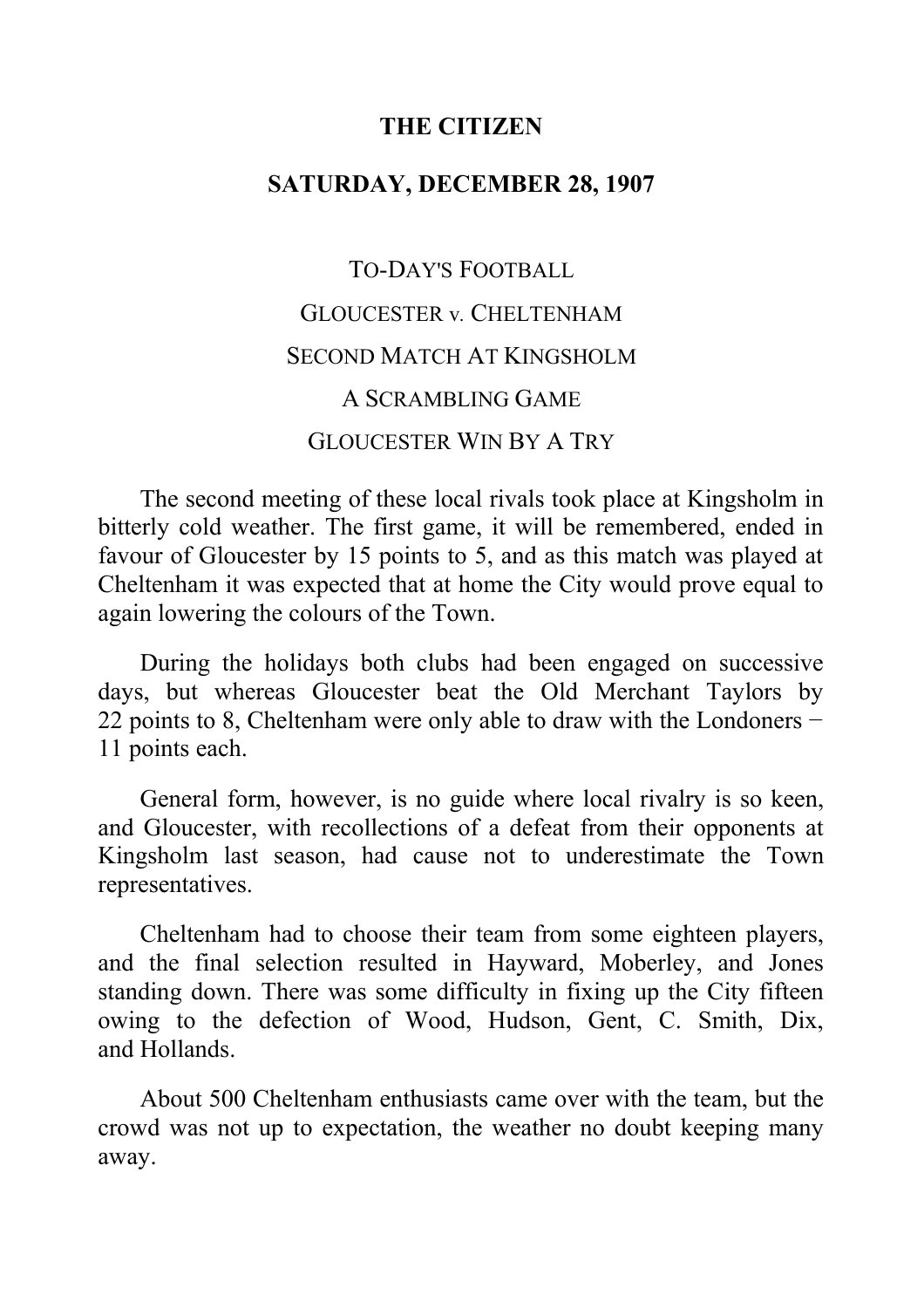The teams took the field at 2.55 as follows :  $-$ 

Gloucester. − F. Welshman, back; J. Beard, E. Hall, G. Cook, and F. Bloxsome, three-quarter backs; J. Stephens and H. Smith, half-backs; G. Vears (captain), W. Johns, B. Parham, F. M. Stout, H. E. Quixley, R. Craddock, H. Collins, and G. Matthews, forwards.

Cheltenham. − B. Davy, back; W. A. Pocock, G. Romans, V. Ridge-Jones, and F. Fry, three-quarter backs; A. Goddard and A. Hall, halfbacks; G. T. Unwin (captain), W. N. Unwin, C. S. Barnett, C. Bennett, W. G. Beauchamp, H. Evans, G. Pocock, and W. Hailing, forwards.

Referee : Mr. C. Palmer (Bristol).

#### THE GAME

Beauchamp started for the Town, and the ball went to W. N. Unwin, who kicked to touch inside the home 25. In some loose play the ball got to Romans, who passed to Ridge-Jones, but the latter knocked on. Cheltenham rushed a few yards, but H. Smith, with a useful punt, kicked out of danger.

Stephens, who was working the scrum, started a bout of passing, but the ball went astray. Hall, however, took a flying kick, and found touch in the Town 25. A long punt to Davy was knocked on by the Cheltenham custodian near his goal line, but the Town quickly cleared to the centre.

Pocock, following up a kick by Hall, collared Bloxsome in the Gloucester 25. A smart passing movement, initiated by Goddard, led to a sharp attack on the City lines, and Fry was only stopped in the nick of time. Cheltenham hovered near the Gloucester line, and with a strong burst the Town forwards were nearly over.

Gloucester relieved by the aid of a penalty. The Gloucester forwards burst away with a strong rush, but they were checked, and a well-judged punt by Pocock sent play to mid-field.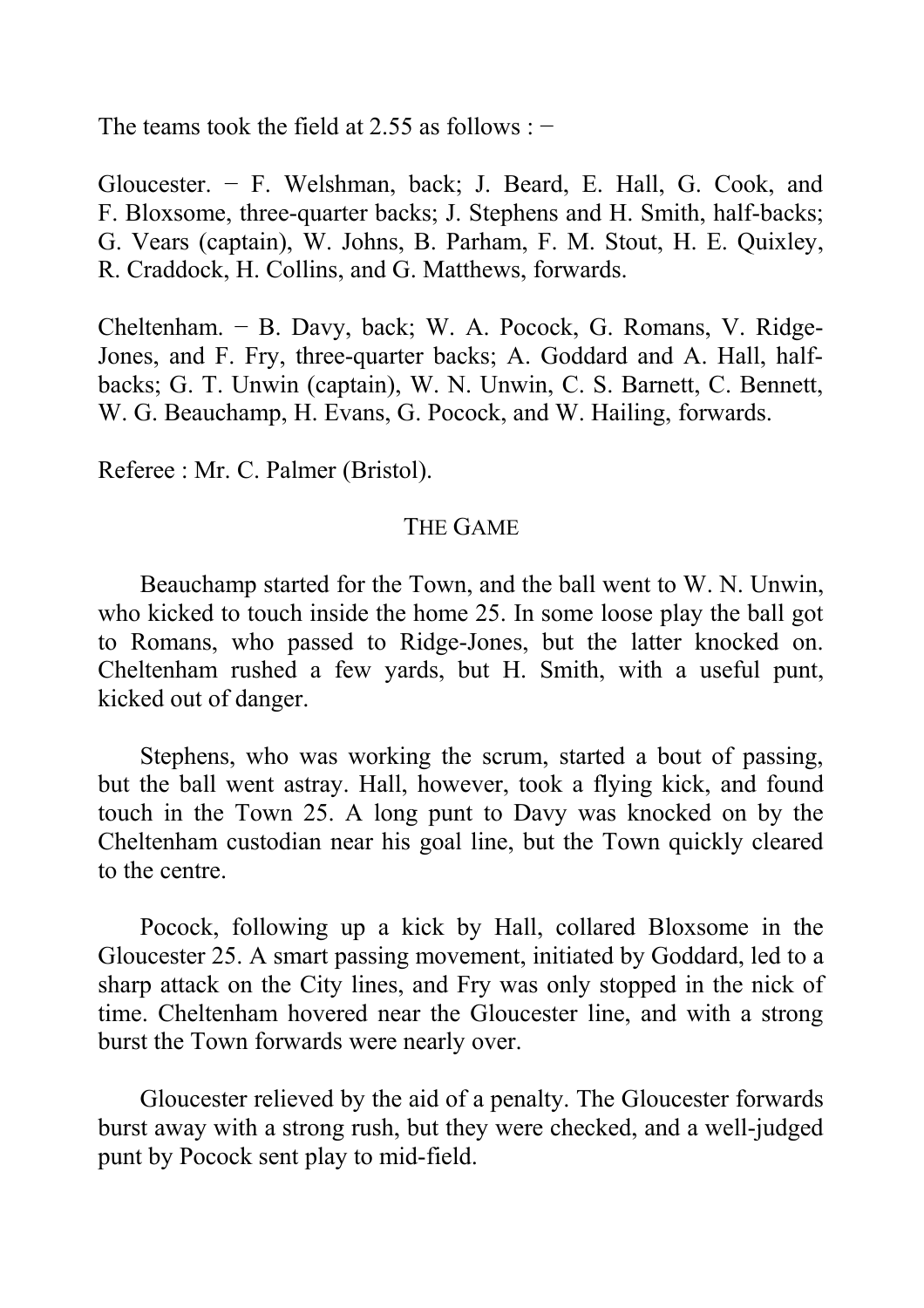A mark fell to E. Hall, but not much ground was gained with the kick. From a long throw-out Fry took the ball well and burst through, but he punted and Parham made a clever mark, which enabled Gloucester to keep operations in mid-field.

The erratic wind caused the ball to dance about awkwardly, and mistakes in fielding were frequent. Gloucester paid a visit to their opponents' end, but they were beaten off with a fine dribble by the town front. Exciting play followed at the centre, matters being fairly even.

H. Smith punted down to W. Pocock, who was well collared by E. Hall. The ball became loose, and Cook picking up cross-kicked. Collins, who was put on-side, fielded and handed to Matthews, who was only pulled down a couple of yards from the line. Cheltenham relieved from a dangerous position, and later there was a series of exchanges by their backs, but W. Pocock was very feeble.

Barnett headed the visiting forwards in a fine dribble, but Stout saved in daring fashion. Gloucester made headway in a good rush, and a combined movement gave Bloxsome possession. The Second teamer, however, was beautifully collared by Barnett and thrown to touch.

Succeeding play was contested in the Town 25, where Stout brought off a strong dash down touch. The old International, however, succumbed to numbers. A wild pass from the scrum lost Gloucester a good position, and Cheltenham were not stopped till the centre was reached. Here a long punt went over the town line, and Davy touched down.

Following the drop-out, Stephens, H. Smith, and Cook took part in a beautiful bit of passing. Cook ran right down, but with an almost certain try in view Hall missed the pass. Bloxsome tried to break through in the next minute, but it was a feeble effort and easily repulsed.

Cheltenham came out strongly to mid-field, where some desperate forward work was witnessed.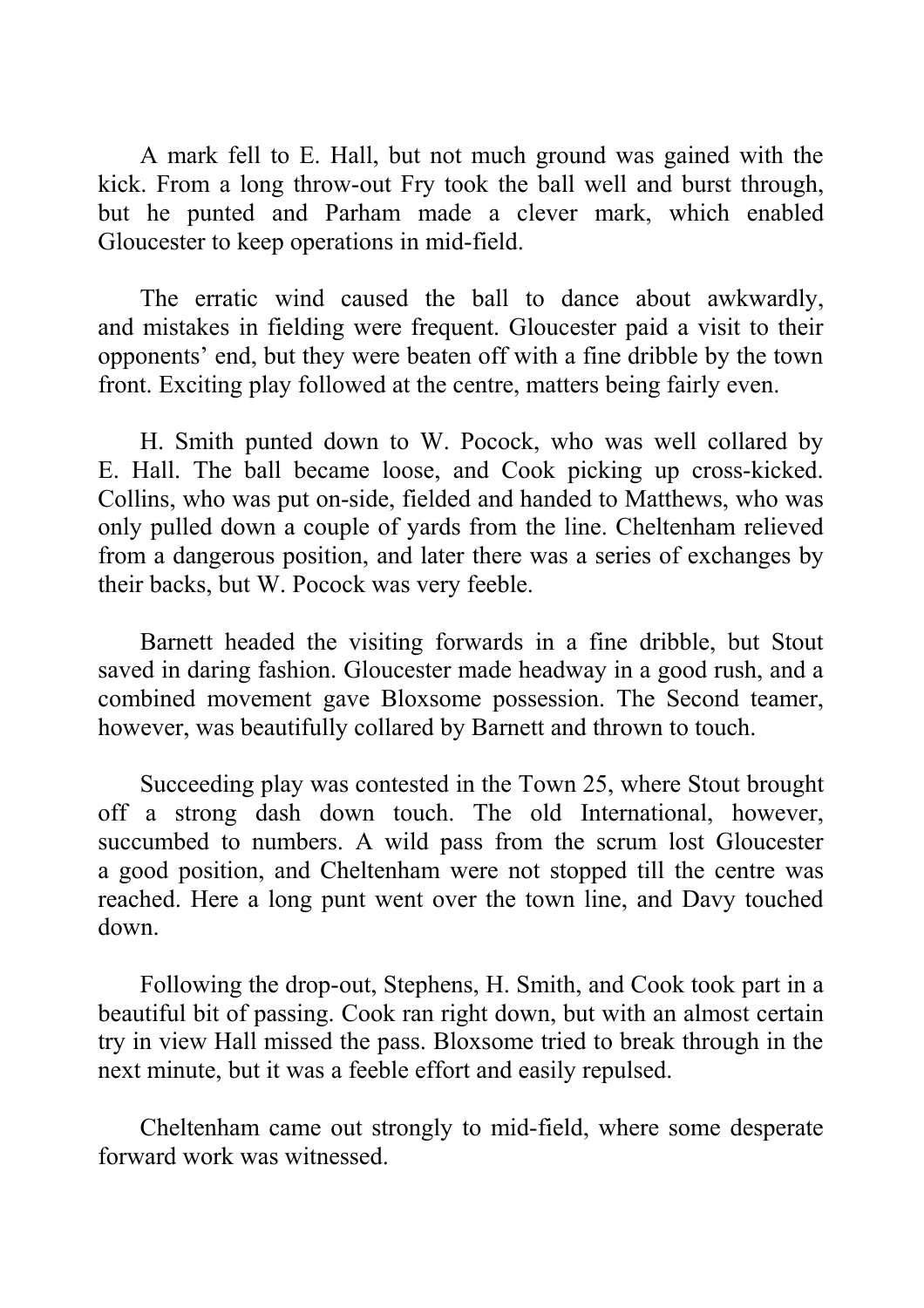At length the ball was kicked to Bloxsome in the open, and the Second teamer had a good chance of getting through. He was, however, brought down. The ball rolling away, Stout took it over the line. Pocock gathered, but Stout robbed him of possession and scored a good try. Welshman had hard lines with the goal kick.

Romans dropped out, and twice in quick succession Cheltenham had to concede minors. Soon afterwards the interval was announced.

> HALF-TIME SCORE : Gloucester ………….... 1 try Cheltenham ………….... Nil

Vears resumed, but failed to send the ball ten yards, and a scrum followed at the centre. Cheltenham heeled from the initial scrums, and neat passing ensued, but Fry was forced to touch by Beard. The Town gained a footing in the home 25, but Stout broke away with a magnificent dribble which took the ball past Davy. Several Gloucester forwards were well up, and Johns continued the movement, but over-ran the ball, and Davy got back and saved.

Gloucester got the ball out, but Bloxsome was feeble in the extreme and did not make a yard. A mistake by the home backs enabled Cheltenham to clear, but Welshman picked up at his opponents' feet and saved splendidly.

Cheltenham worked down some dozen yards or so, but the City men retaliated, Johns being prominent with some fine footwork. Davy cleared with a lucky flying kick, and this caused operations to be fought out at the centre.

Both packs of forwards were conspicuous for some grand loose rushing, and the game was full of excitement. Romans, from a transfer by Hall, tried to cut through, but the ex-Gloucestrian was legged and his pass went forward. Welshman was next called upon to stop a dangerous rush of the Town forwards, which he did with great effect.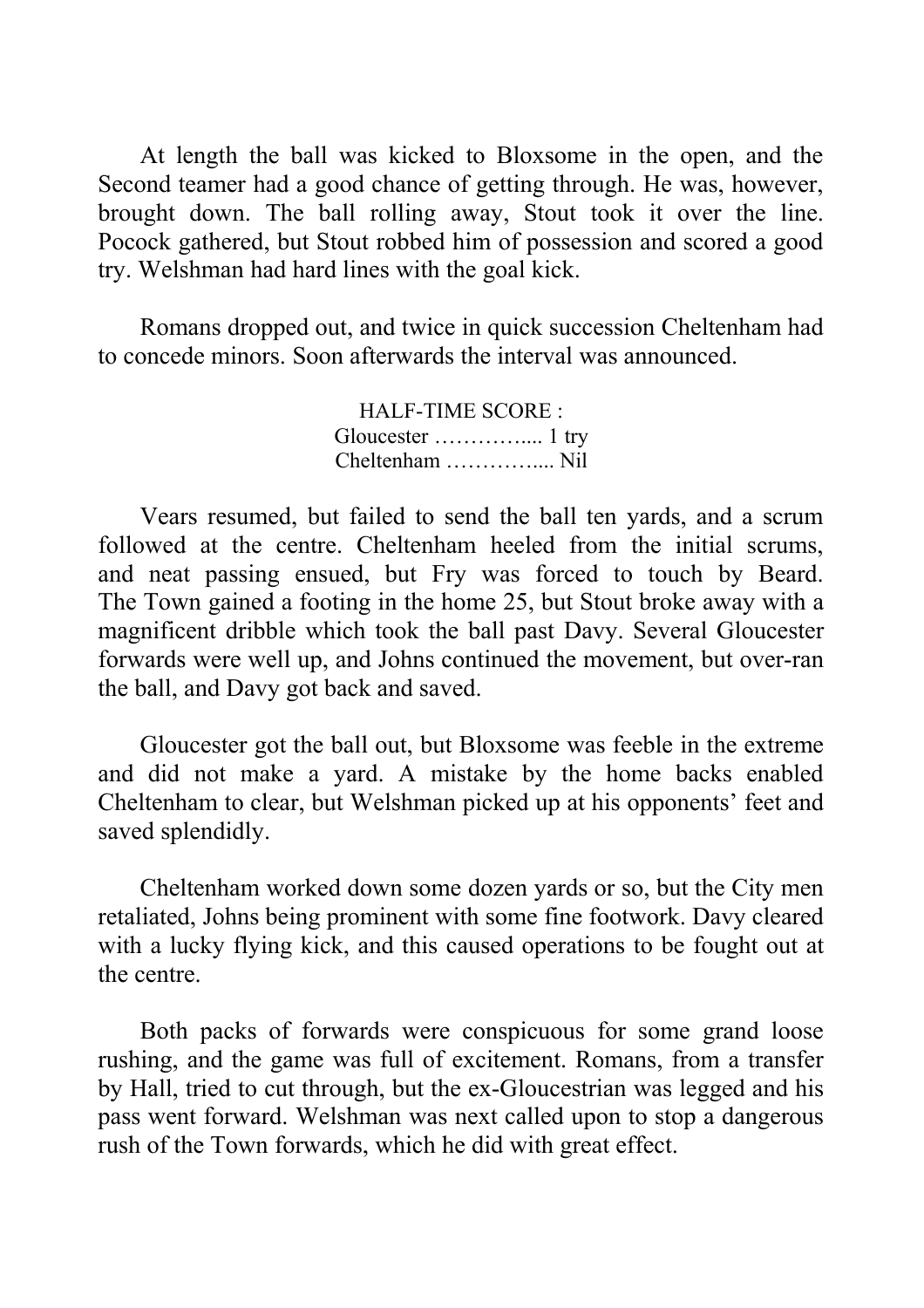Some hot play followed in the Gloucester half, where Romans attempted a drop at goal, but only a minor resulted. Gloucester dropped out, but another kick by Romans sent the ball over the line, Welshman touching down.

On the restart, Johns was conspicuous with a brilliant dribble which severely tested the Town, but A. Hall managed to knock the ball to touch. Bad marking by Gloucester allowed Cheltenham to clear, and a penalty against the City still further improved matters for the Town. Good work by Beard sent the ball to Davy, who only got in a poor kick to touch. Gloucester tried passing, but Bloxsome was again weak and ground was lost.

In subsequent play the Gloucester forwards heeled several times, but Hall and Smith resorted to kicking, and in each instance the wind took the ball back and to touch − ground being lost. Play hovered in mid-field during the next few minutes, but operations were very scrambling.

Johns relieved with a truly great dribble, but Davy saved in fine style. In the next minute the ball got across to Bloxsome, only to see the wing man allow himself to be collared in tame fashion. A big rush, following splendid work by Welshman, led to a sharp attack on the Cheltenham line, but the defence prevailed. Before the end Cheltenham got out of danger, and from a kick down the wind took the ball over the City line, and a touchdown was recorded.

Immediately the…

## [*herein three or four lines unreadable*]

… to the absence of Gent, and Dix being unfit, Stephens had to go up as scrum half, and right well the veteran acquitted himself in the position. Hubert Smith proved a serviceable partner, and the Gloucester pair had none the worst of matters at half-back.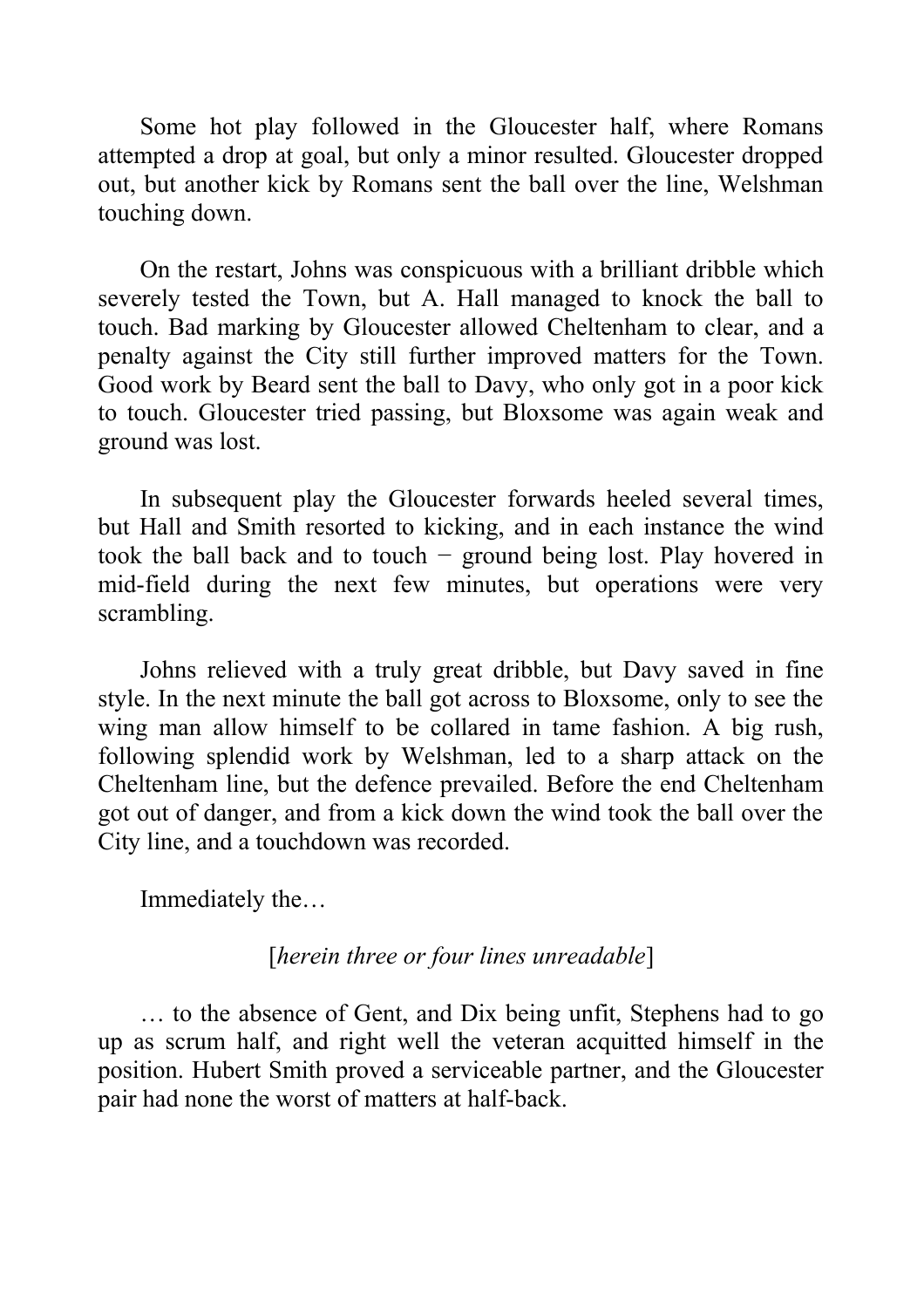Goddard played his usual hard game for Cheltenham, and Albert Hall did fairly well with the few opportunities afforded him.

Cheltenham were best represented at three-quarter by Romans, who did some fine kicking, and displayed better judgment than his colleagues. Ridge-Jones was weak, and except for a few good tackles, was little in evidence.

Gloucester was splendidly served at full back by Welshman, who outshone Davy altogether. The Gloucestrian scarcely made a mistake in fielding, and some of his saves were wonderfully smart. He also kicked a fine length. Davy appeared unnerved at times, and it was clearly an off-day for the Cheltenham custodian.

#### GLOUCESTER A v. GORDON LEAGUE

## EASY VICTORY FOR THE CITY SECONDS

At Hempsted. The League started, and exchange kicking followed, to the advantage of the League. Gloucester, however, soon got up and quickly made their influence felt. They reached the line several times without success early in the game, and an unsuccessful kick was made at goal from a mark by Gloucester.

Baldwin scored easily a few minutes' later. The try was not converted.

Arthur, with surprising simplicity, got through the whole lot of opponents in front of the goal with the next try just before half-time. Purton converted.

Oswell made a good dribble up the field for Gordon League on resumption, but he was fouled from behind and thus stopped. Arthur again scored for the visitors, and Purton goaled.